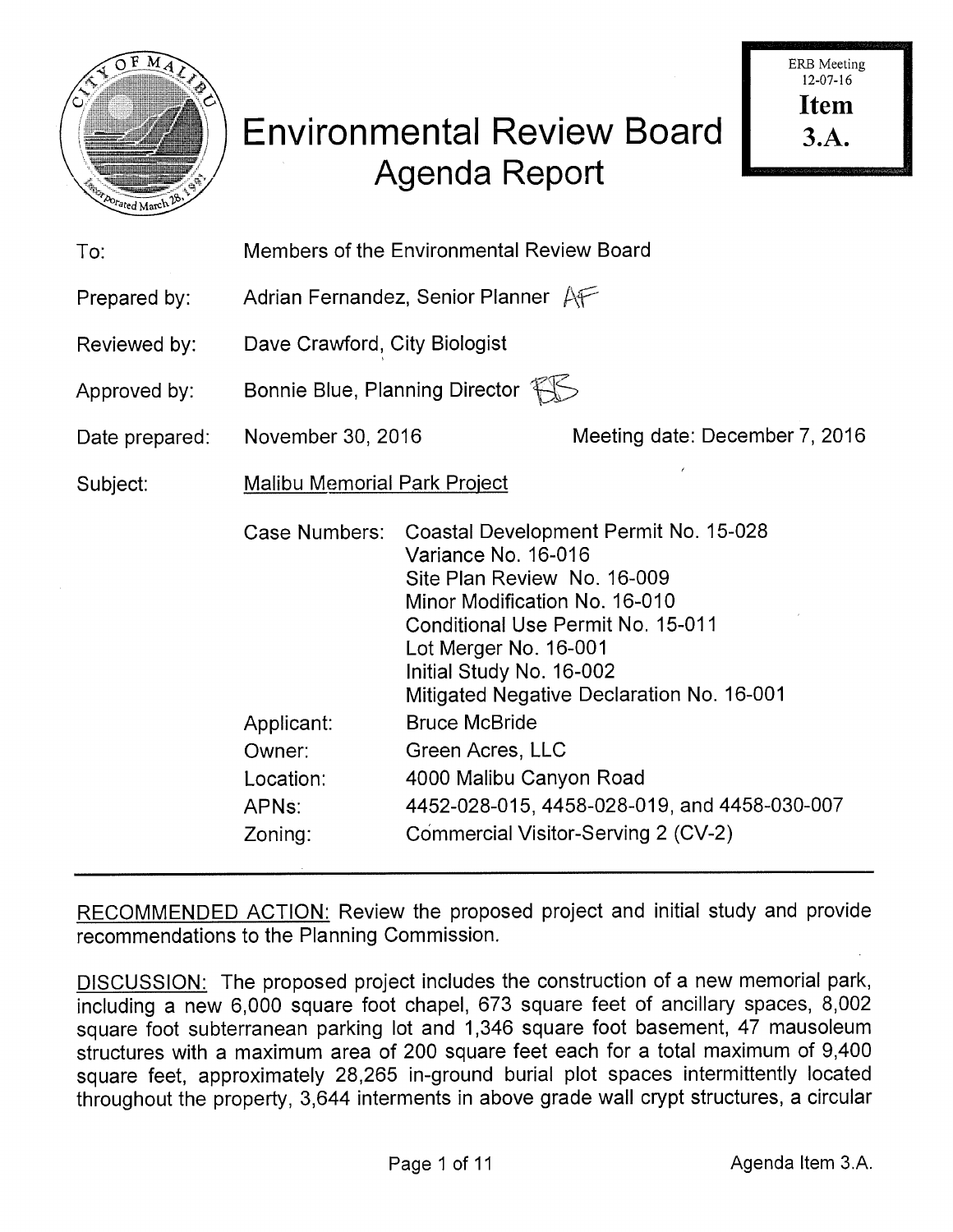driveway, parking lot, entry gates, grading, landscaping and exterior lighting (Attachment I — Project Plans). The project is planned to connect to a future phase of the Malibu Civic Center Wastewater Treatment Facility (CCWTF).

According to the Local Coastal Program (LCP) Environmentally Sensitive Habitat Area (ESHA) and Marine Resources Map, a stream is identified across the northernmost corner of the subject property and parallel to Civic Center Way. However, the storm water that supported the stream was placed in an underground pipe circa 1990 and the stream no longer exists. Additionally, the Environmental Impact Report (EIR) for the CCWTF identified a stream at the southeasternmost corner of the subject property (Attachment 2 — ESHA Boundaries and Protected Walnut Tree Locations).

The Biological Inventory Report prepared by Rincon Consultants concluded that, even though the property contains sensitive habitat, the property is considered functionally isolated from the Santa Monica Mountains and Malibu Bluffs Park (Attachment 5 — Initial Study I Mitigated Negative Declaration). Therefore, the sensitive habitat on the property is not considered ESHA, except for the stream/riparian ESHA located at the southeasternmost corner of the subject property. No development is proposed within 300 feet of the stream/riparian ESHA and most of the sensitive habitat located on the site will be preserved. Nevertheless, the initial study includes mitigation measures to offset the impacts to the sensitive habitat and for the protection of wildlife and rare and special status plant species in the event any are discovered on the project site during the required pre-construction biological surveys.

At this time, a coastal development permit, conditional use permit and other discretionary requests are being processed for the memorial park and chapel. Separate administrative plan reviews and any other necessary entitlements would be processed for the mausoleums that are located near Pacific Coast Highway and elsewhere onsite to verify that these structure will not be visible from motorists traveling on Pacific Coast Highway from any vantage point immediately adjacent to the subject property or obstruct bluewater views of motorists traveling on Malibu Canyon Road. A complete list of project entitlements is provided in the Required City Project Entitlements section below.

Even though the project is not expected to impact ESHA, staff forwarded the project for Environmental Review Board (ERB) review because the project requires an initial study and underwent a Phase II archaeological study. The Planning Director requests the ERB, in its capacity as advisor to the Planning Commission, review the project, as well as the initial study, and make recommendations on the project and mitigation measures within the purview of the ERB, to ensure conformance with the LCP.

### Environmental Review and Project Chronology

On April 13, 2015, Schmitz and Associates, Inc. submitted a request for determination of use.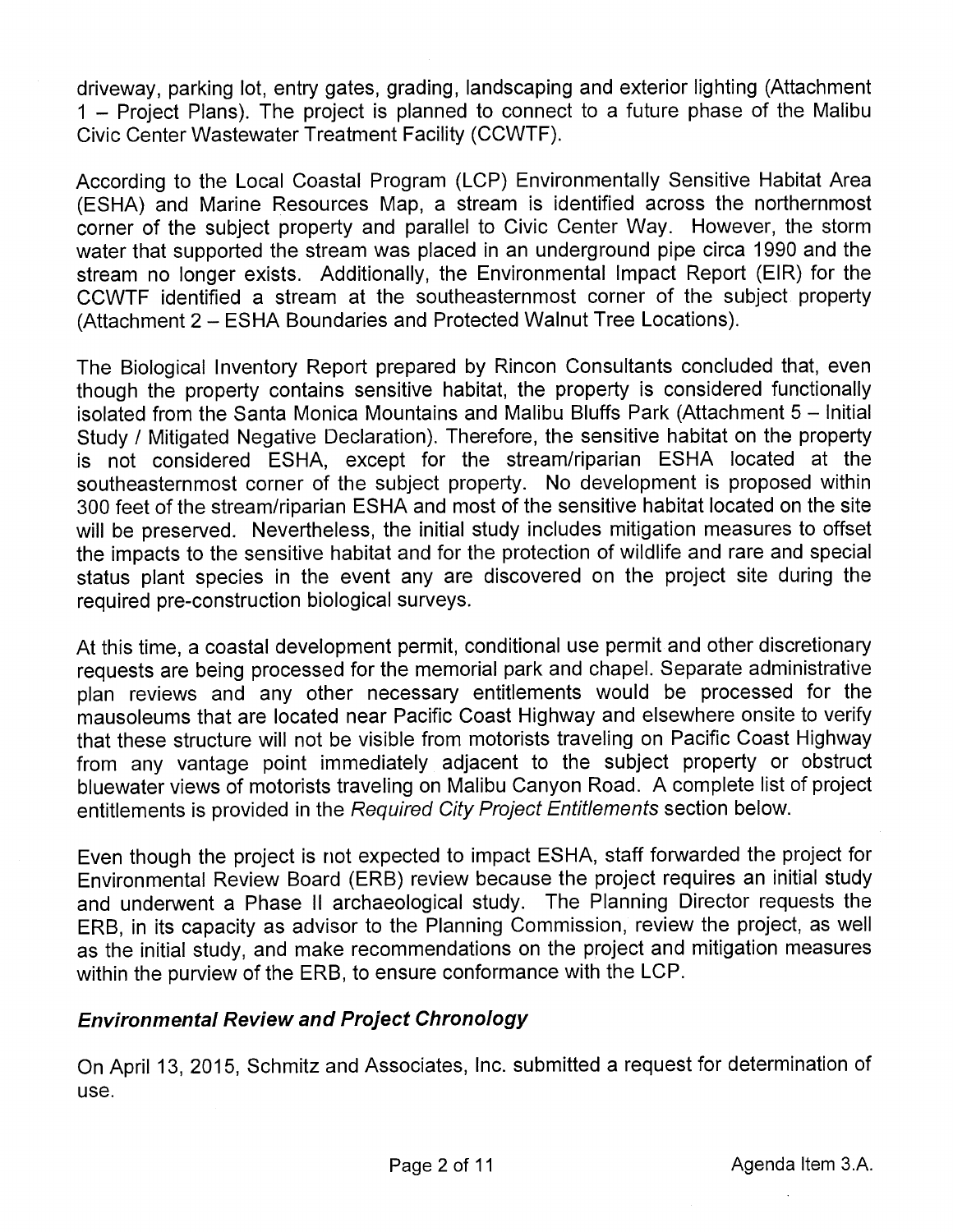On September 21, 2015, the Planning Commission adopted Planning Commission Resolution No. 15-89 determining that a cemetery/memorial park with an assembly structure is a conditionally permitted used in the CV-2 zoning district.

On April 28, 2015, Bruce McBride of Green Acres, LLC submitted a letter requesting to withdraw an application for the construction of a hotel and associated development and submitted an application for the proposed memorial park and chapel.

On April 11, 2016, story poles were placed on the subject property representing the location, height, mass and bulk of the proposed chapel and a sample of the proposed mausoleums. The placement of the story poles was certified by a professional land surveyor.

On November 10, 2016, a Notice of Intent to Adopt a Mitigated Negative Declaration was published in a newspaper of general circulation within the City of Malibu. The 30-day public review period began on November 14, 2016 and is set to end on December 14, 2016. Also, on November 18, 2016, the Governor's Office of Planning and Research distributed the mitigated negative declaration to responsible agencies for a 30-day public review period, from November 18, 2016 to December 19, 2016 (SCH No. 2016111054).

# Required City Project Entitlements

The proposed project requires the following City entitlements:

- 1. Coastal Development Permit (CDP) No. 15-028: In accordance with LCP Local Implementation Plan (LIP) Section 13.3.
- 2. Variance (VAR) No. 16-016 for non-exempt grading in the amount of 16,985 cubic yards in excess of the maximum allowed. This is needed in order to cap the archaeologically sensitive area.
- 3. Site Plan Review (SPR) No. 16-009 for height over 18 feet but less than 28 feet for the chapel's pitched roof.
- 4. Minor Modification (MM) No. 16-010 for the mausoleums to have a less than 50 percent reduction of the required front yard setback.
- 5. Conditional Use Permit (CUP) No. 15-011 for the proposed memorial park and chapel in the CV-2 zoning district.
- 6. Lot Merger (LM) No. 16-001 for consolidation of the three existing legal lots into one legal lot.

# Site Description and Project Setting

The subject property includes three adjacent vacant parcels, totaling 27.8 acres, which are located in a triangle-shaped area. All three parcels (APNs 4458-030-007, 4458-028- 015 and 4458-028-019) are designated CV-2 in the Malibu General Plan, Zoning Map and LCP.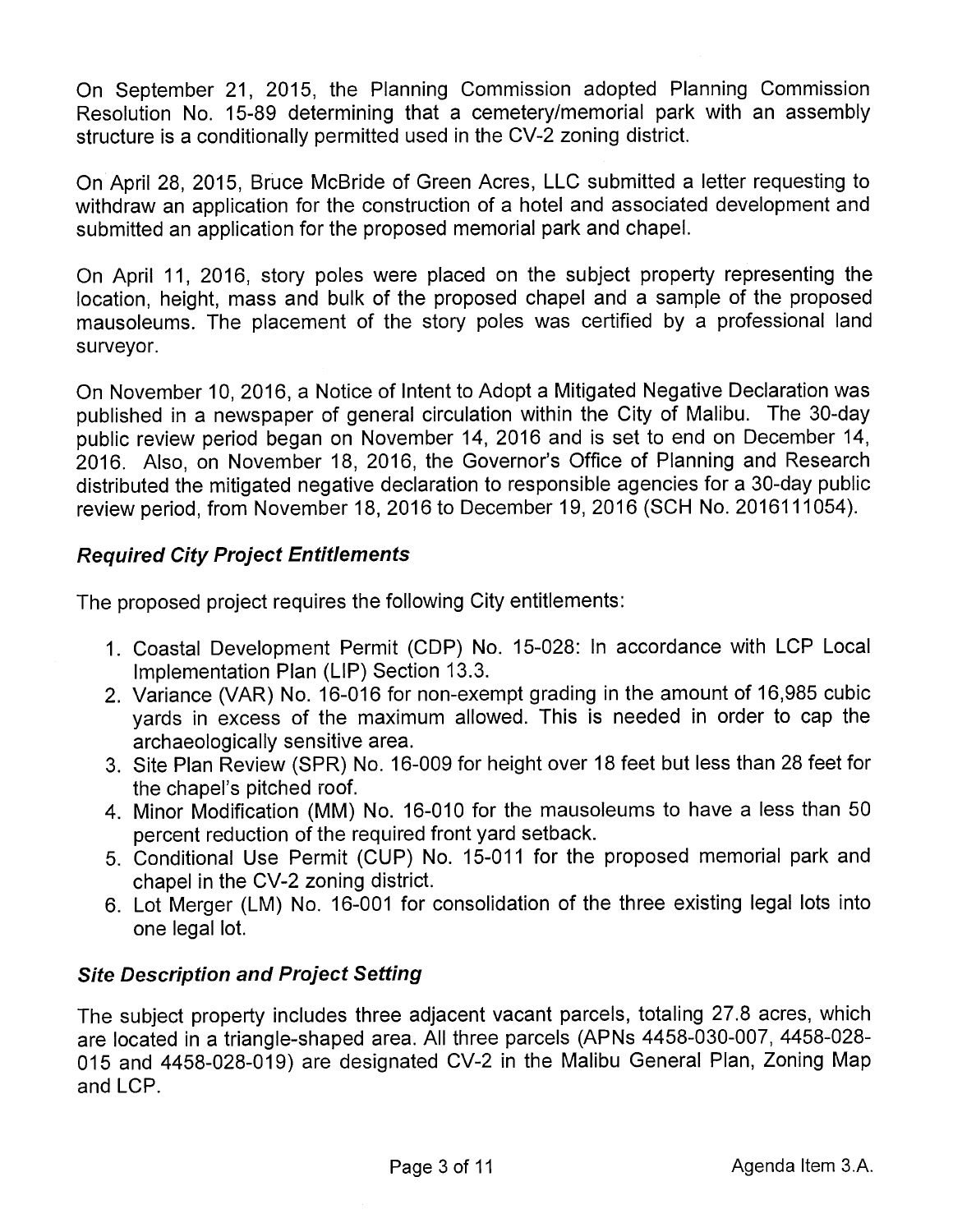The project site is an elevated coastal terrace bordered by Malibu Canyon Road to the north and west, Pacific Coast Highway to the south, and Civic Center Way to the north and east. The central portions are generally level, but drop steeply 60 to 80 feet into Winter Canyon and the road cut for PCH on the southeastern portions of the project site. The project site is vacant; however, several dirt driveways traverse the site with trees and shrubs located intermittently throughout the project site. Approximately seven acres of the 27.8-acre site contain sensitive habitat and are considered unusable because of steep slopes; therefore, development is proposed on the remaining 21 acres.

Currently, a variety of native and non-native trees, coastal sage scrub, and native grasses are located on the project site. While coast live oak, Southern California black walnut, and toyon trees were recorded on the site, none of these trees meet the size requirement for protection under LIP Chapter 5 Native Tree Protection.

The subject property is bordered by Malibu Canyon Road and Pepperdine's' Alumni Park to the north and west, Civic Center Way and mixed institutional and residential uses to the north, the CCWTF to the east, and Pacific Coast Highway, Malibu Bluffs Park and the undeveloped Crummer site to the south. Nearby land uses include Pepperdine to the north and west, the Los Angeles County Road Maintenance Yard, Webster Elementary School, Our Lady of Malibu Catholic Church and School, and three condominium complexes off of Vista Pacifica and De Ville Way to the east. The site borders the low-lying lands of the Civic Center area and is visible from nearby neighborhoods, portions of the Civic Center area, the Pepperdine campus, Pacific Coast Highway and Malibu Canyon Road. In the foothills to the north and east of the site are the Malibu Knolls, a single-family residential neighborhood, and the structures and faculty housing of Pepperdine. Further to the east is the Civic Center area, including City Hall, various County buildings, the Malibu Library, three commercial shopping centers, and Legacy Park.

A small section of the California Coastal Commission's (CCC)'s appeal jurisdiction is located in the northern portion of the project site. The area marks a mapped blue line stream depicted on the City's LCP ESHA Overlay Map. After reviewing onsite conditions, the City Biologist has confirmed that this stream no longer exists and its storm water was placed in an underground concrete pipe. The CCWTF EIR identified a stream along the southeasternmost portion of the subject property. However, the proposed development will maintain a minimum of a 100-foot buffer from the stream/riparian ESHA, as required in the LCP.

### Project Description

The Malibu Memorial Park Project consists of a chapel, subterranean parking, 47 freestanding mausoleum structures, approximately 28,265 in-ground burial plot spaces intermittently located throughout the property, 3,644 interments in above grade wall crypt structures, surface guest parking, and walking trails on approximately 21 acres of the 27.8-acre site. Visitor access will be provided by a system of pedestrian and golf cart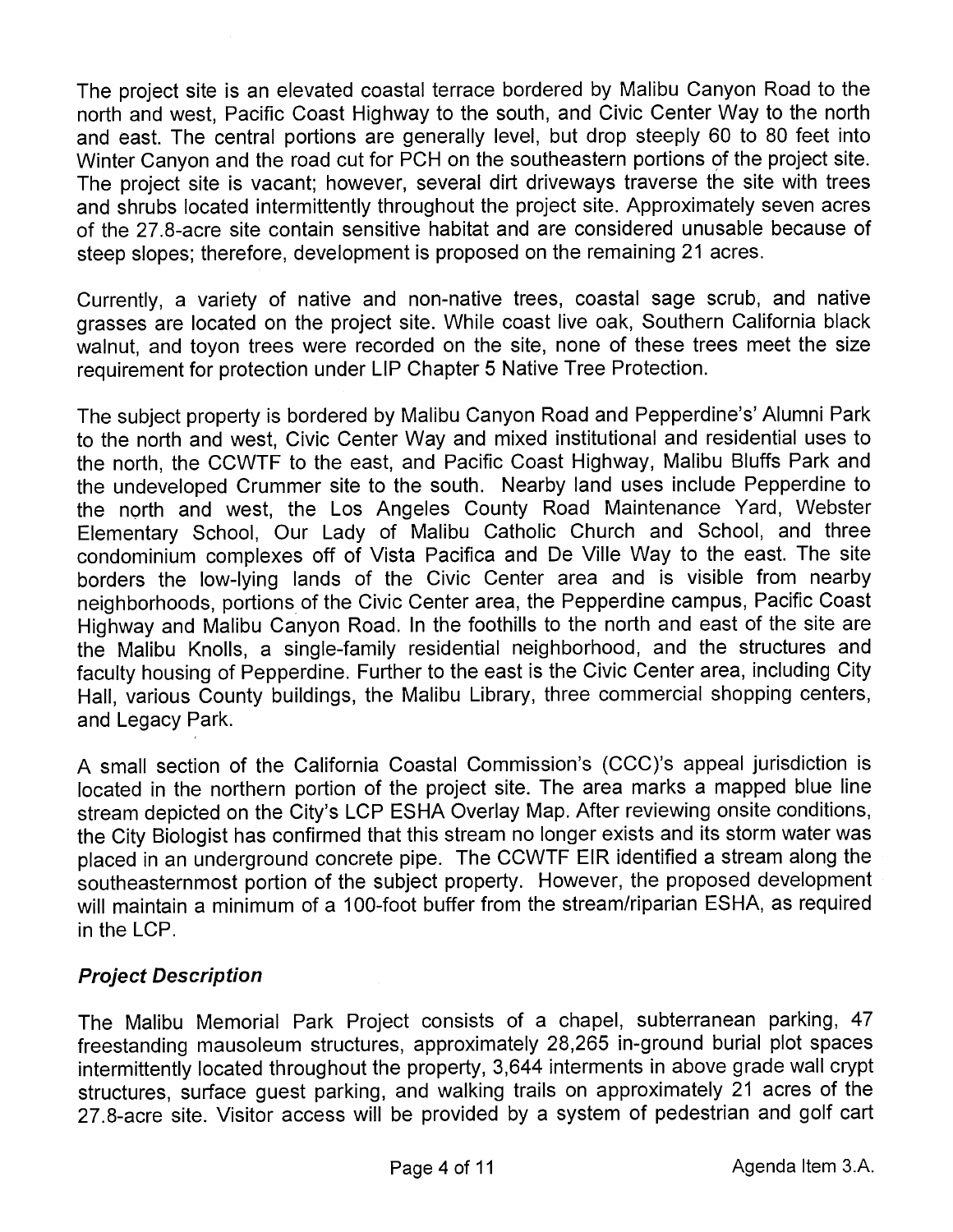trails used to access the individual mausoleums and burial plots. A sloping waterfall would mark the primary entrance from Malibu Canyon Road, with an additional water feature in the median of the entry driveway and fountains throughout the project site.

Below the chapel would be an 8,002 square foot 19-stall subterranean garage and a 1,346 square foot basement. The subterranean garage would be used for service ingress/egress while the basement area would include bathrooms, storage, elevators and a casket lift car to the main floor. A public mausoleum would be located directly behind the chapel, to the east, and would accommodate caskets. Forty-seven freestanding private mausoleums would be located throughout the site and would be available for purchase. The 47 mausoleums would range in size from 140 square feet to a maximum of 200 square feet each.<sup>1</sup> These mausoleums are approximately 14 feet in width and length, and 12 to 14 feet in height. The majority of these mausoleums would be located in the south and east portions of the site.

Pursuant to LIP Sections 6.5(A)(1) and (3), new development must be sited and designed to minimize adverse impacts on scenic areas and site selection to avoid visual impacts is preferred over landscaping. To meet these standards, the mausoleums must maintain a certain setback from the top of slope along Pacific Coast Highway and southeast corner of the project site to minimize adverse impacts from Pacific Coast Highway, Malibu Canyon Road, Malibu Bluffs Park and Legacy Park, which are designated scenic areas. The applicant revised the site plan to site the mausoleums further away from the top of slopes along Pacific Coast Highway and the southeast corner of the project site.

Mitigation measures were added to the project for the erection of story poles representing the location and height of the mausoleums to verify that these structures are sited far enough from the top of the slope to avoid visibility from motorists traveling on Pacific Coast Highway from any vantage point immediately adjacent to the subject property and bluewater view impacts from motorists traveling on Malibu Canyon Road. Additionally, subsequent administrative plan review applications will be required for the mausoleums to verify compliance with this mitigation measure. As redesigned and with implementation of the mitigation measure, the proposed project will have a less than significant impact on applicable design and development standards.

The total proposed floor area ratio (FAR) is approximately 16,073 square feet (6,000 square foot chapel, 673 square feet of accessory uses and 9,400 square feet of mausoleums), excluding the subterranean garage and basement.<sup>2</sup> Such FAR consists of 1.3 percent.

<sup>1</sup> The total square footage attributed to the private mausoleums is approximately 9,400 square feet and is counted as gross floor area in the floor area ratio calculation.

<sup>2</sup> FAR does not include underground floor area, interior parking spaces, and spaces with floor-to-ceiling height less than six feet.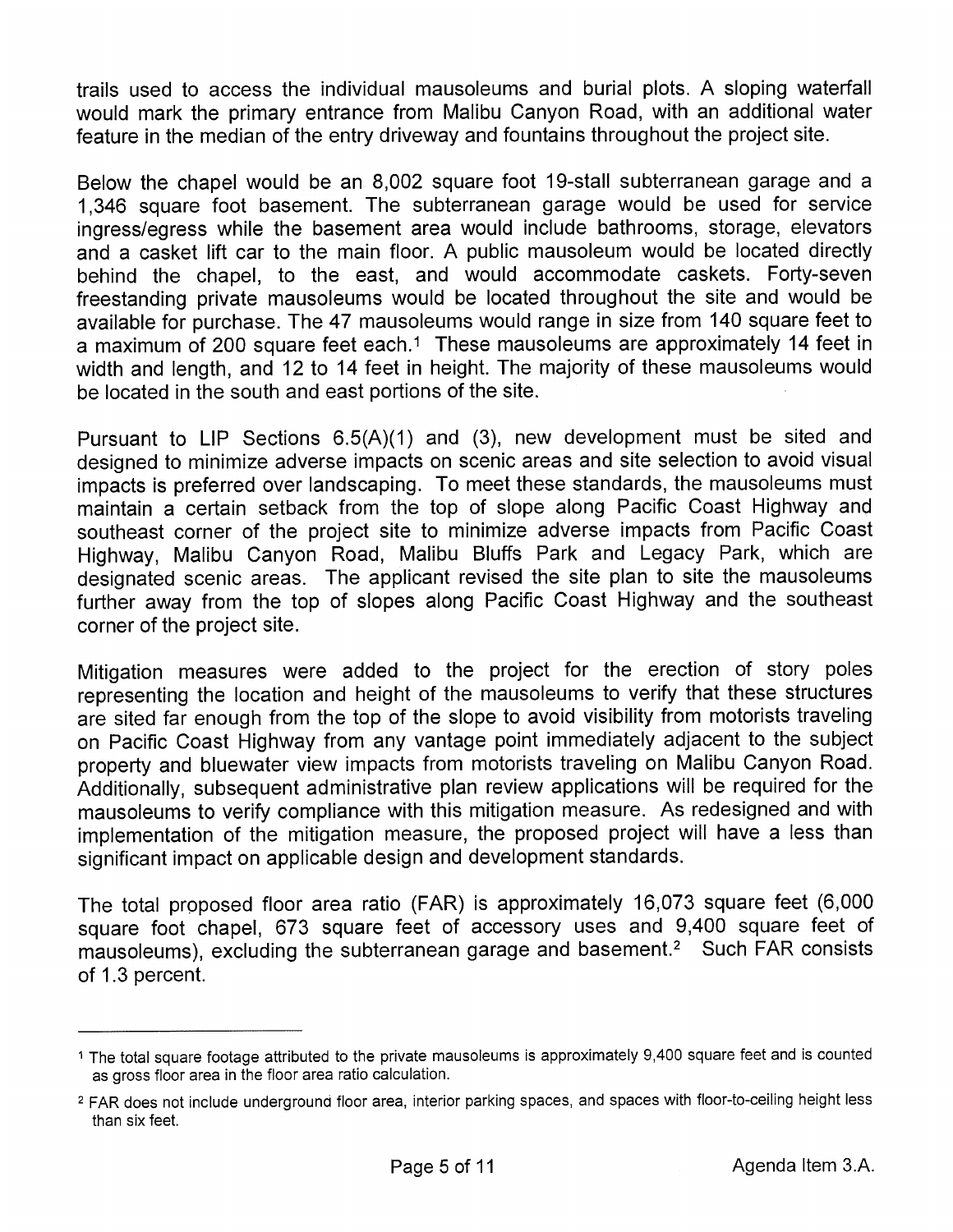To comply with the City's landscape and open space regulations, 40 percent of the site must be landscaped (approximately 11 acres) and 25 percent must be used as open space (approximately 7 acres). The applicant is proposing that approximately 57 percent of the project site be landscaped (approximately 16 acres) and 35 percent be left as open space (approximately 10 acres). $^3$ 

A more detailed project description is provided in the initial study.

#### *Cultural Resources*

l

Field surveys, literature reviews, and cultural resource reports have been completed on the project site and the surrounding area as early as 1962.<sup>4</sup> The most recent records search completed for the project site and surrounding area (e.g., within 0.5-miles of the project site) was completed on September 20, 2012 at the South Central Coast Information Center (SCCIC), California State University, Fullerton. The records search indicated that 42 cultural resource reports have been completed within a 0.5 mile of the project site; nine of which included at least a portion of the project site.

Prior field surveys completed from 1961 through 1984 by various qualified archaeologists resulted in a majority of the artifacts being removed from the project site. However, a report documenting the results of this investigation was not produced and little is known about the artifacts collected from the site. Therefore, a new Phase II investigation was recently undertaken and the consulting archaeologist concluded that the data potential of the site appears to have been exhausted and no additional data recovery phase is recommended. However, a prior Phase II investigation prepared in May 1995 by Robert J. Wlodarski recommended in-situ preservation or capping the site with a layer of imported soil (fill).

Construction activities would require grading and excavation to construct a driveway, chapel, the public mausoleum, 47 freestanding mausoleums, approximately 28,265 inground burial plot spaces, 3,644 interments in above grade wall crypt structures and parking. During construction, all grading activities and surface modifications would be confined to only those areas of absolute necessity to reduce any form of impact on unrecorded (buried) cultural resources that may exist within the confines of the project site. However, due to the fact that the project site has yielded archeological finds in the past and even though most has been collected from the site, it is possible that additional archeological resources could be located below the surface.

Mitigation measures have been added to the project to include a three-foot deep layer of soil over a 99,406 square foot (2.28 acre) archaeologically sensitive area, as well as cultural resources sensitivity training for all construction personnel, and archaeological

 $^3$  The percentage of open space includes hardscape and landscape areas as allowed by LIP Section 3.8(A)(5)(b).

<sup>4</sup> [Cultural Resource Summary for the Rancho Malibu EIR, May 1996, prepared by Historical Environmental](http://www.malibucity.org/DocumentCenter/View/13160) Archaeological Research Team.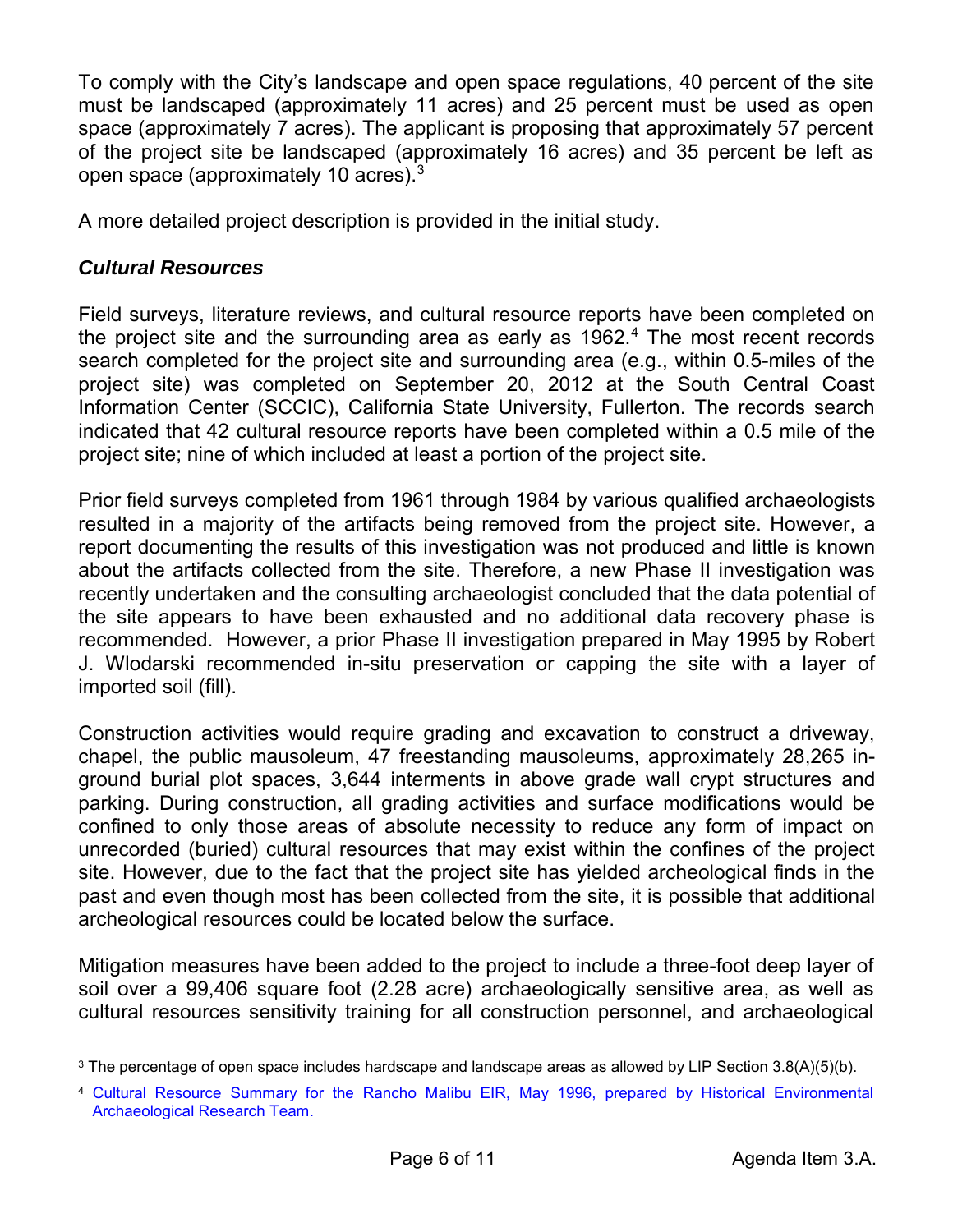and Native American monitoring for all ground-disturbing activities. No in-ground burials will be allowed in the archaeologically sensitive area. The archaeologically sensitive area will accommodate only above-grade wall crypt structures and one freestanding mausoleum. The maximum depth of the footings for these structures would be 24 inches and there would be an additional 12 inches of cover for a total capping depth of 36 inches. With the implementation of these mitigation measures, the potential impacts to cultural resources are expected to be less than significant. The project, as conditioned, complies with the City's cultural resources protection policies.

### Water Quality

#### Construction

Standard conditions of approval require that prior to grading permit issuance, final grading and drainage plans incorporating construction-phase Erosion and Sediment Control Plan and Storm Water Management Plan (SWMP), as well as post-construction storm water management plan and a Water Quality Mitigation Plan (WQMP) must be approved by the City Public Works Department. With the implementation of these conditions, the project conforms to the Water Quality Protection standards of LIP Chapter 17.

The SWMP and the proposed project's site design shall incorporate Source Control Best Management Practices (BMP5) to mitigate increased runoff generated by the increase of impervious surfaces on the project site. As stated in LIP Section 17.4.2, postconstruction phase water quality requirements requires post-construction plans detailing how stormwater and polluted runoff would be managed or mitigated during the life of the project. A WQMP requires the implementation of appropriate site design and source control BMP5 from LIP Section 17.6 to minimize or prevent post-construction polluted runoff. Applicable regulations and standard conditions of approval will ensure that the proposed project's construction-related water quality impacts would be less than significant.

### Operation

Embalming would not be completed on the project site. Furthermore, concrete vaults will be used exclusively for the proposed project; this will limit the potential transfer of leachates from the remains to the surrounding soil. The use of the concrete vault will greatly limit the potential of leachate contaminating the surrounding soils. As the depth of groundwater onsite is in excess of 60 feet below the surface, groundwater contamination is highly unlikely. Therefore, based on the depth of groundwater below the surface and the legally required design conditions associated with burials, it is unlikely that decomposition byproducts would contaminate the local groundwater.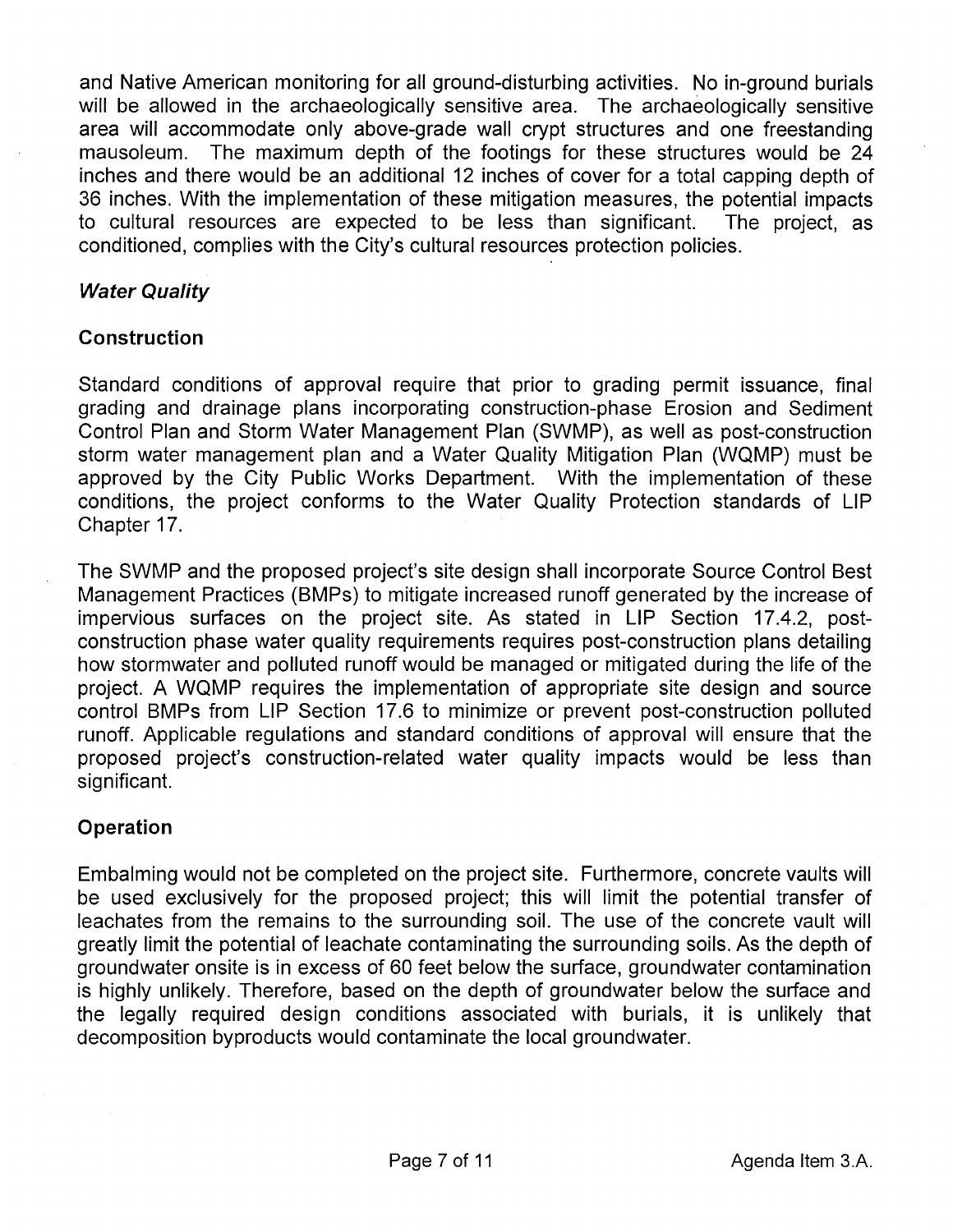DEPARTMENT REVIEWS: The following is a discussion of the environmental issues pertaining to the proposed project as reviewed by City Departments and their corresponding approval. Department Review Sheets are included as Attachment 3.

# Biology

On May 3, 2016, the City Biologist determined that the project was in compliance with the goals and policies related to the protection of biological resources. It was determined that the landscaping plan complies with the Landscape Water Conservation Ordinance. The allocated water service to the project is primarily from the Los Angeles County Waterworks District No. 29. Additionally, the land benefits from an allocation of potable water from the Pepperdine University property which could be utilized if necessary. Should non-potable recycled water from the CCWTF become available, it may be used to irrigate the landscaped areas and operate the water features. However, the City staff is uncertain when this recycled water would become available and how much of it could be allocated to this project.

The initial study includes a biological resource analysis. As previously stated in the Discussion section, the mapped ESHA on the property corresponds to a stream that no longer exists and the onsite sensitive resources do not qualify as ESHA because the property was determined to be functionally isolated from the Santa Monica Mountains and Malibu Bluffs Park. However, the EIR for the CCWTF identified a stream at the southeasternmost corner of the property that qualifies as a stream/riparian ESHA. The proposed development will maintain the required 100-foot buffer from ESHA and most of the sensitive habitat located on the site's surrounding steep slopes will be preserved. Although most of the on-site habitat is not considered ESHA, the dense, intact coastal sage scrub, foothill needlegrass patches and successional coastal sage scrub with ornamental habitats are considered sensitive and mitigation through restoration or in lieu fee is recommended for the sensitive habitat areas that are proposed to be affected by the proposed development.

Two California Native Plant Society List 4 species were observed on-site: Plummer's baccharis (Baccharis plummerae var. plummerae) and southern California black walnut (Juglans californica var. californica). Both species are on the Watch List as "limited in distribution" in California. No special status wildlife species, nesting birds or raptors, were observed on-site. However, a moderate potential exists that three special status wildlife species may occur within the property, including the coastal whiptail (Aspidoscelis tigris stejnegeri), Bryant's [San Diego desert] woodrat (Neotoma bryanti [N. lepida) intermedia]), and coast horned lizard (Phrynosoma blainvillii). The loggerhead strike (Laninus ludovicianus), which is a California species of special concern, is a potentially sensitive wildlife that is likely to use the isolated coastal sage scrub habitat on-site while nesting. As most of the existing sensitive habitat will be preserved and the majority of the developed portion of the property will be preserved as private open space, the impacts to the three special status wildlife species that may be present at the property is considered minimal with mitigation.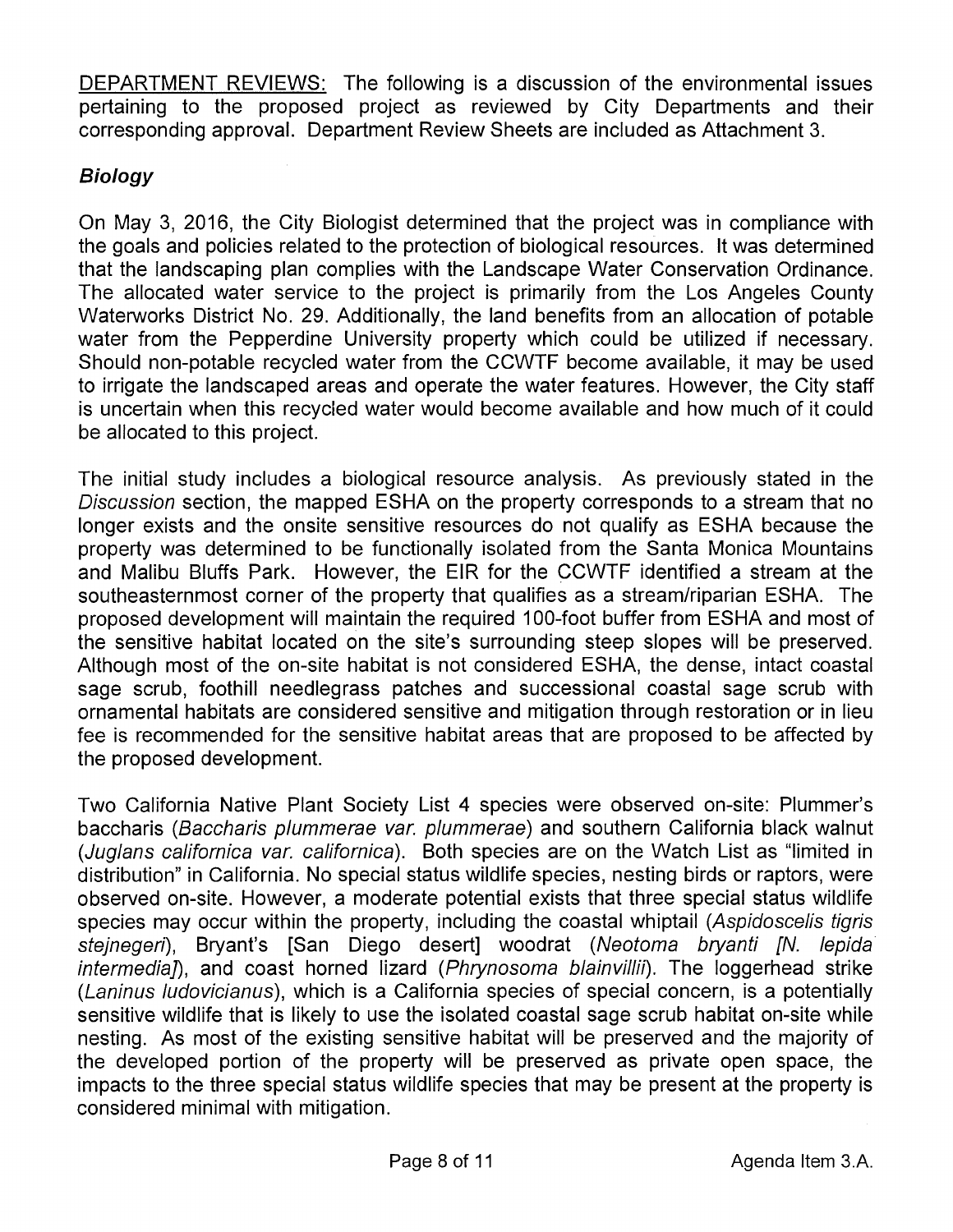Mitigation measures were added to offset any identified and potential impacts to sensitive biological resources. These mitigation measures include a survey conducted during the blooming periods of rare and special status plant species, nesting bird survey, and fencing off habitat and sensitive plant species during construction are required. Following implementation of the recommended mitigations, no significant impacts to special status resources and riparian and other sensitive habitats are anticipated.

# Fuel Modification

Review of the proposed fuel modification plan for the CDP by the Los Angeles County Fire Department (LACED) is still pending. However, the proposed chapel is located approximately in the middle of the site and its fuel modification area is not expected to extend into the adjacent sensitive habitats that are located onsite.

# Geology

The geotechnical and soils reports prepared by GeoSoils Consultants, Inc. for the proposed project along with the project plans and initial study have been reviewed by City geotechnical staff (Attachment 4 — Geotechnical Reports). On September 21, 2016, City geotechnical staff issued a geotechnical review letter stating that the project is approved from a geotechnical perspective. Standard conditions of approval will be included to require that all recommendations of the consulting Certified Engineering Geologist, Geotechnical Engineer and/or City geotechnical staff shall be incorporated into all final design and construction plans including foundations, grading, and drainage. Final plans shall be reviewed and approved by City geotechnical staff prior to the issuance of a grading permit.

The reports indicate that the site is not located in an area susceptible to liquefaction and has no active or potentially active known faults. Landslides and other types of slope failures, such as rock falls and mud and debris flows, can result in areas with varying topography in the event of an earthquake or wet winters. The perimeter of the project site is generally surrounded by natural descending slopes, with the steepest slopes located along the site's northern and eastern boundaries. A landslide is located along the eastern portion of the project site, however soil testing and slope stability analyses completed in 2007 indicated that alluvium has buttressed the toe of the landslide and has stabilized the area. These slopes along the site's northern and eastern boundaries would remain and the proposed improvements include a row of soldier piles and a three foot tall retaining wall at the top of the slope to protect the unstable portions of the slope that are outside the landslide area that was analyzed to be stable. Additionally, the proposed project would be required to implement the engineering design specifications included in the California Building Code and approved geotechnical report.

Grading quantities associated with the project are summarized in Table 2. The proposed project includes approximately 44,735 cubic yards of non-exempt grading of which 16,985 cubic yards is for capping the archaeologically sensitive area and 27,750 cubic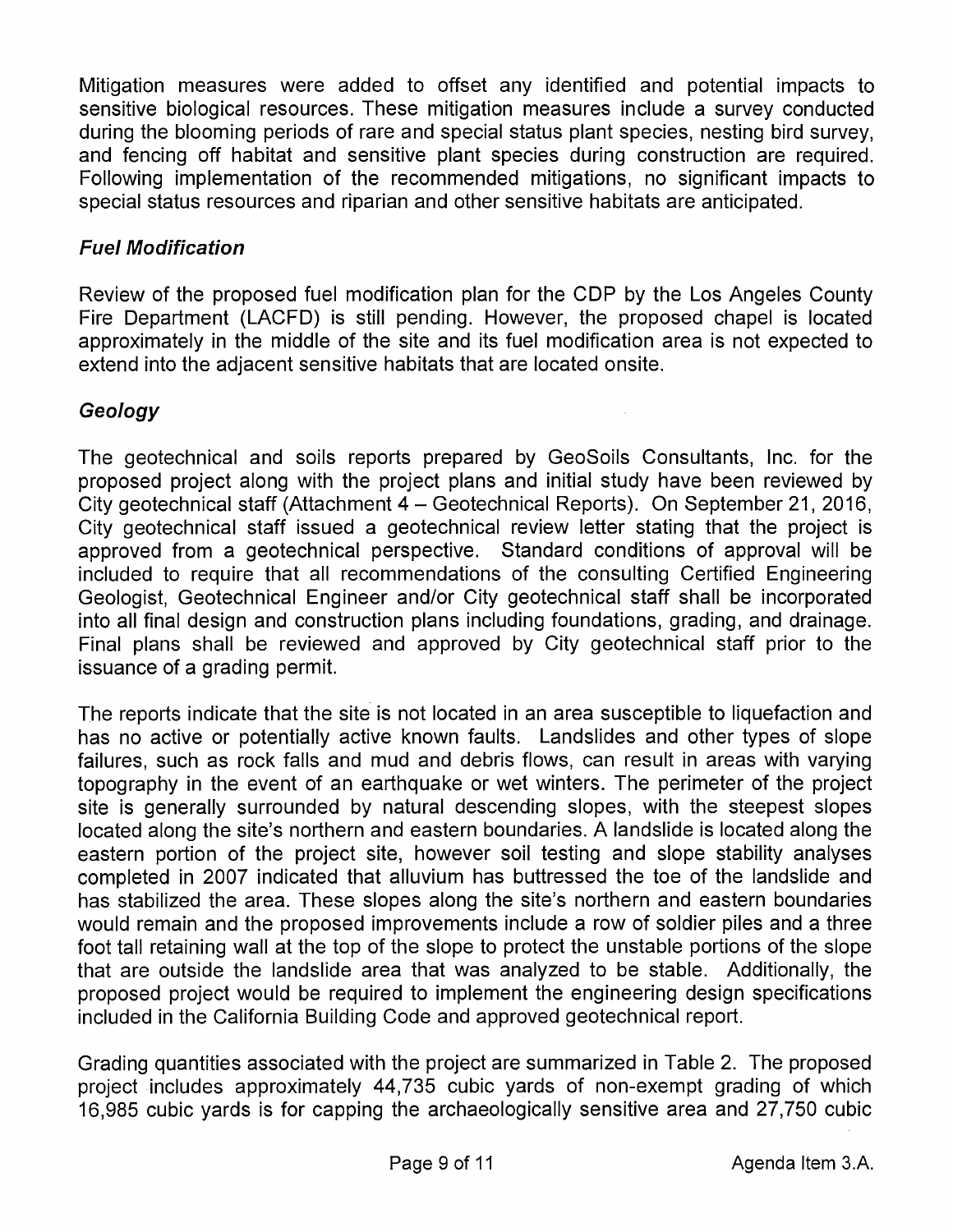ort. The F<br>ce with I<br>equiremen yards for the rest of the project. LIP Section 8.3(B) allows for 1,000 cubic yards per acre of commercial or institutional development, which for the 27.8-acre site would equal 27,800 cubic yards. Without the non-exempt grading related to the capping area, the project is in compliance with the maximum allowed. VAR No. 16-016 is requested to permit the non-exempt grading related to the capping area. Additionally, a total of 95,310 cubic yards of exempt (understructure) grading is proposed from burials for the life of the project of which a total of  $76,625$  cubic yards<sup>5</sup> is export. The Public Works Department has reviewed the proposed project for conformance with LCP grading

| requirements, and has deemed the project consistent with these requirements. |          |                       |           |               |          |              |  |  |  |  |
|------------------------------------------------------------------------------|----------|-----------------------|-----------|---------------|----------|--------------|--|--|--|--|
| <b>Table 1 - LCP Grading Conformance</b>                                     |          |                       |           |               |          |              |  |  |  |  |
|                                                                              | Exempt** |                       |           | Non-          | Remedial | <b>Total</b> |  |  |  |  |
|                                                                              | $R\&R^*$ | <b>Understructure</b> | Safety*** | <b>Exempt</b> |          |              |  |  |  |  |
| Cut                                                                          | 70,045   | 106,367               | 1,172     | 12,168        |          | 94,442       |  |  |  |  |
| Fill                                                                         | 70,045   |                       | 231       | 32,567        |          | 85,856       |  |  |  |  |
| Total                                                                        | 140,090  | 106,367               | 1,403     | 44,735        | O        | 180,298      |  |  |  |  |
| Import                                                                       |          |                       |           | 20,399        |          |              |  |  |  |  |
| <b>Export</b>                                                                |          | 106,367               | 941       |               |          | 86,909       |  |  |  |  |

All quantities listed in cubic yards.

\*R&R= Removal and Recompaction

\*\*Exempt grading includes all R&R, understructure and safety grading.

\*\*\*Safety grading is the incremental grading required for Fire Department access (such as turnouts, hammerheads, and turnarounds and any other increases in driveway width above 15 feet required by the LACFD).

Based on review of the submitted information, City geotechnical staff determined that the project is consistent with LCP policies, and development and design standards, subject to conditions.

#### Public Works

The City Public Works Department has reviewed the initial study and project plans, and on May 16, 2016, determined that the proposed project is in conformance with the LCP and Malibu Municipal Code (MMC) and can proceed through the Planning Department process. Standard conditions of approval are identified to be implemented during construction and operation, including requiring that a final grading and drainage plan be approved prior to issuance of grading permits. The plan must include storm water management to mitigate increased runoff associated with site development, a storm water pollution prevention plan and a wet weather erosion and sediment control plan. The project is also conditioned to include offsite improvements to the surrounding streets.

This amount of export was adjusted to include a 10 percent of shrinkage based on the geotechnical reports. Shrinkage is the amount of soil volume lost to an increase rate of soil recompaction.